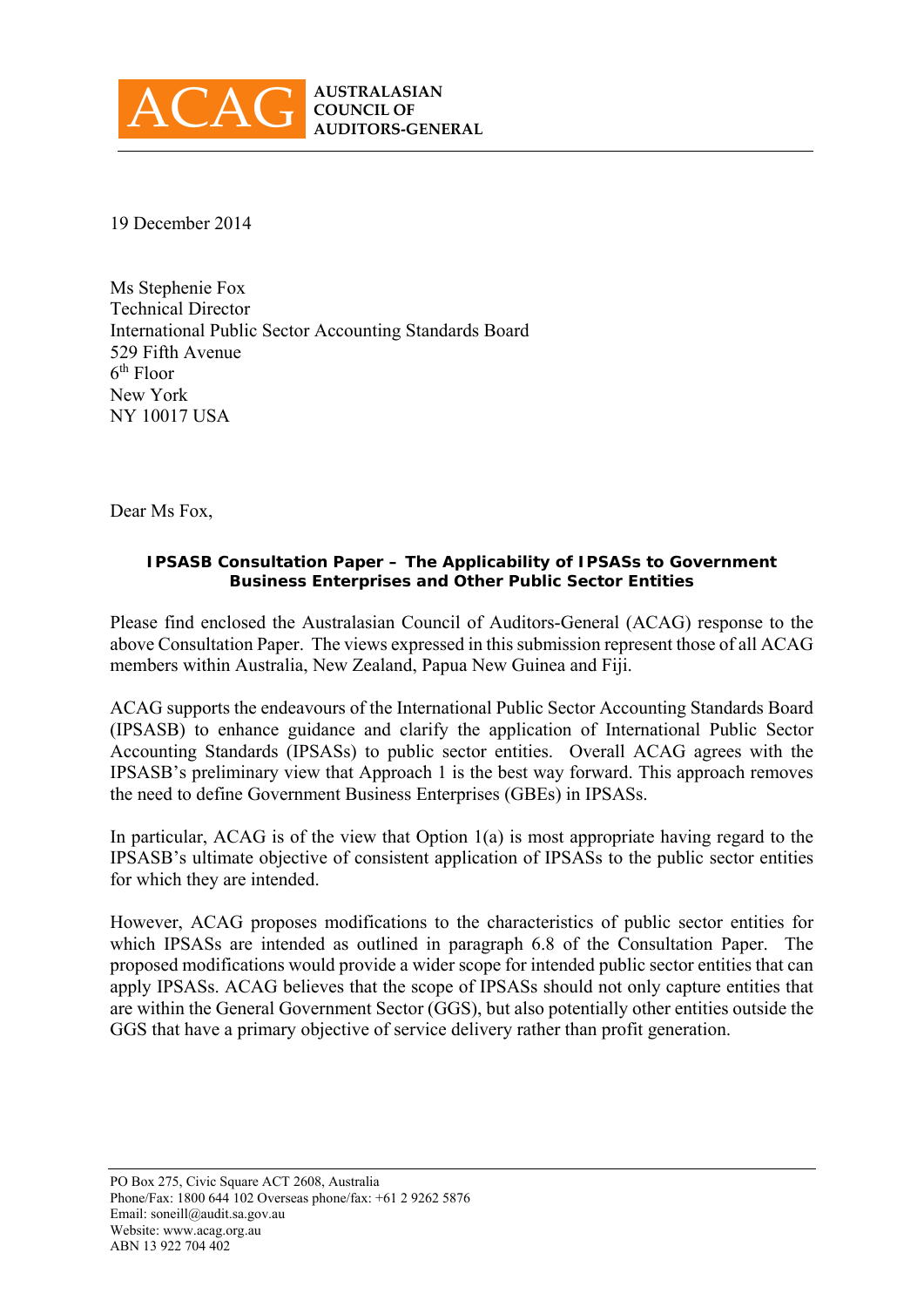The opportunity to comment is appreciated and I trust you will find the attached comments useful.

Yours sincerely

Donei

Simon O'Neill

**Chairman ACAG Financial Reporting and Auditing Committee** 

 **CC AASB**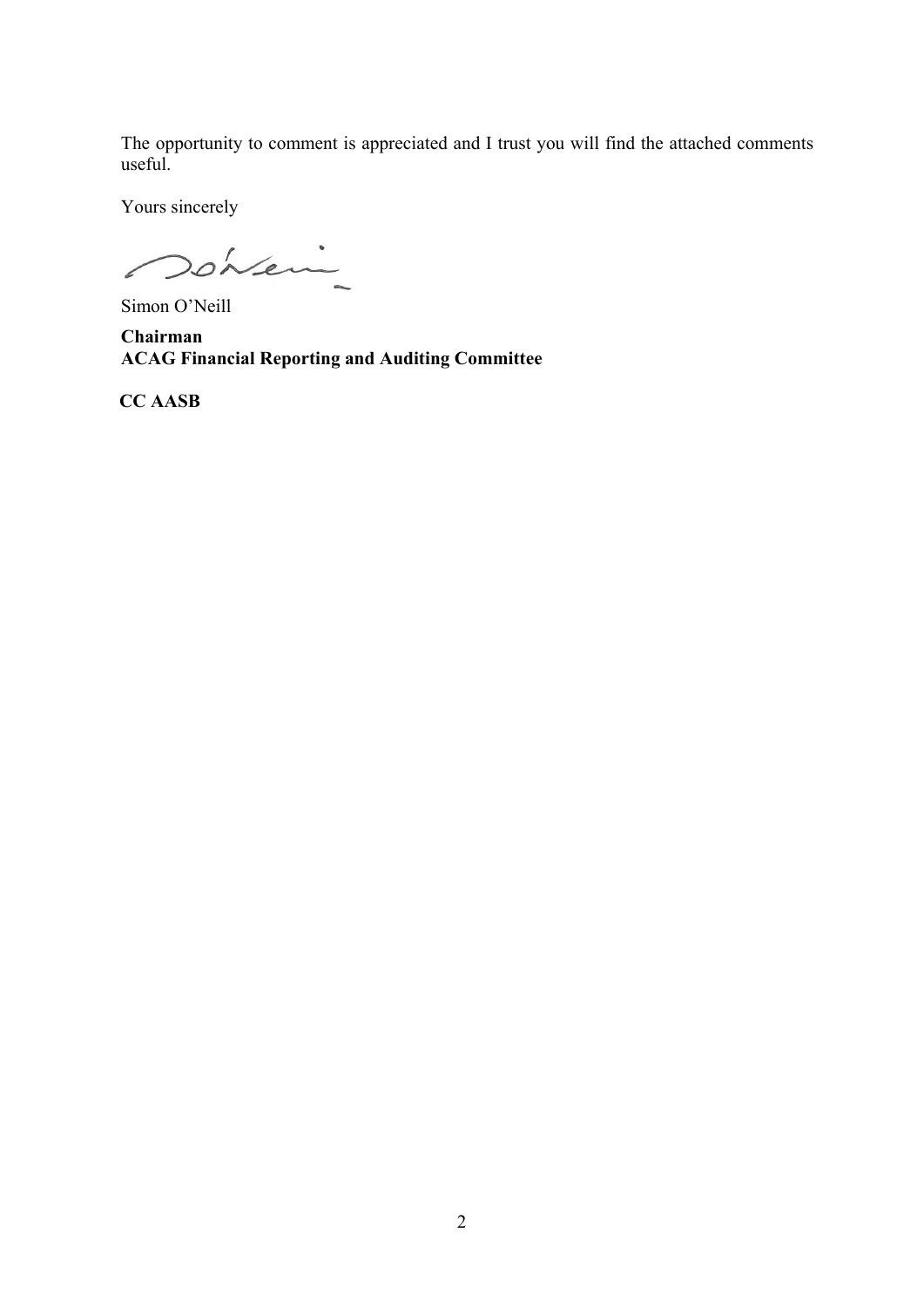# **Attachment**

## **Specific matters for comment**

## **Specific Matters for Comment 1** - *Do you agree with the IPSASB's preliminary view? If so, do you prefer Option 1a or Option 1b? Please give the reasons for your view.*

ACAG agrees with the IPSASB's preliminary view that Approach 1, and more specifically Option 1a, is the most appropriate way forward.

#### *Option 1*

*Describing the characteristics of public sector entities for which IPSASs are intended. Under this approach, GBEs would not be defined.* 

*There are two options within this approach:* 

*(a) Using IPSASB's current and developing terminology; or* 

ACAG agrees with the IPSASB's majority view that the most appropriate option is to use IPSASB's current and developing terminology to better describe the characteristics of public sector entities for which IPSASs are intended.

#### **Describing the characteristics of public sector entities for which IPSASs are intended**

Firstly, Option 1(a) would clarify the characteristics of public sector entities to which IPSASs are intended to apply. This option is particularly relevant given that the term "public sector entities" is currently not described in the Handbook of International Public Sector Accounting Pronouncements, 2014 Edition (the Handbook).

Having said that, it is noted that paragraph 4.1 of Chapter 4 Reporting Entity of the Handbook provides that:

*"A public sector reporting entity is a government or other public sector organisation, program or identifiable area of activity (hereafter referred to as an entity or public sector entity) that prepares GPFRs."* 

Chapter 4 further explains the key characteristics of public sector reporting entities that should prepare GPFRs given the reliance and expectation of relevant constituents/service recipients/resource providers on such financial information for accountability and decision making purposes.

While Chapter 4 of the Handbook is useful in providing guidance on the purpose of GPFRs in the context of public sector reporting entities, Chapter 4 (or any other section of the Handbook) does not describe the characteristics of a public sector entity. The concept of a public sector entity is therefore left open for interpretation based on a common understanding of the nature of a public sector entity.

Secondly, Option 1(a) is in keeping with the approach of the International Accounting Standards Board (IASB) of describing the characteristics of, but not defining, "profit-oriented entities" in International Financial Reporting Standards (IFRSs), in the *Preface to International Financial Reporting Standards* or in other supporting documents. Aligning the approaches used by the IPSASB and IASB could potentially benefit regulators and other relevant authorities in determining which reporting framework should be applied for borderline cases.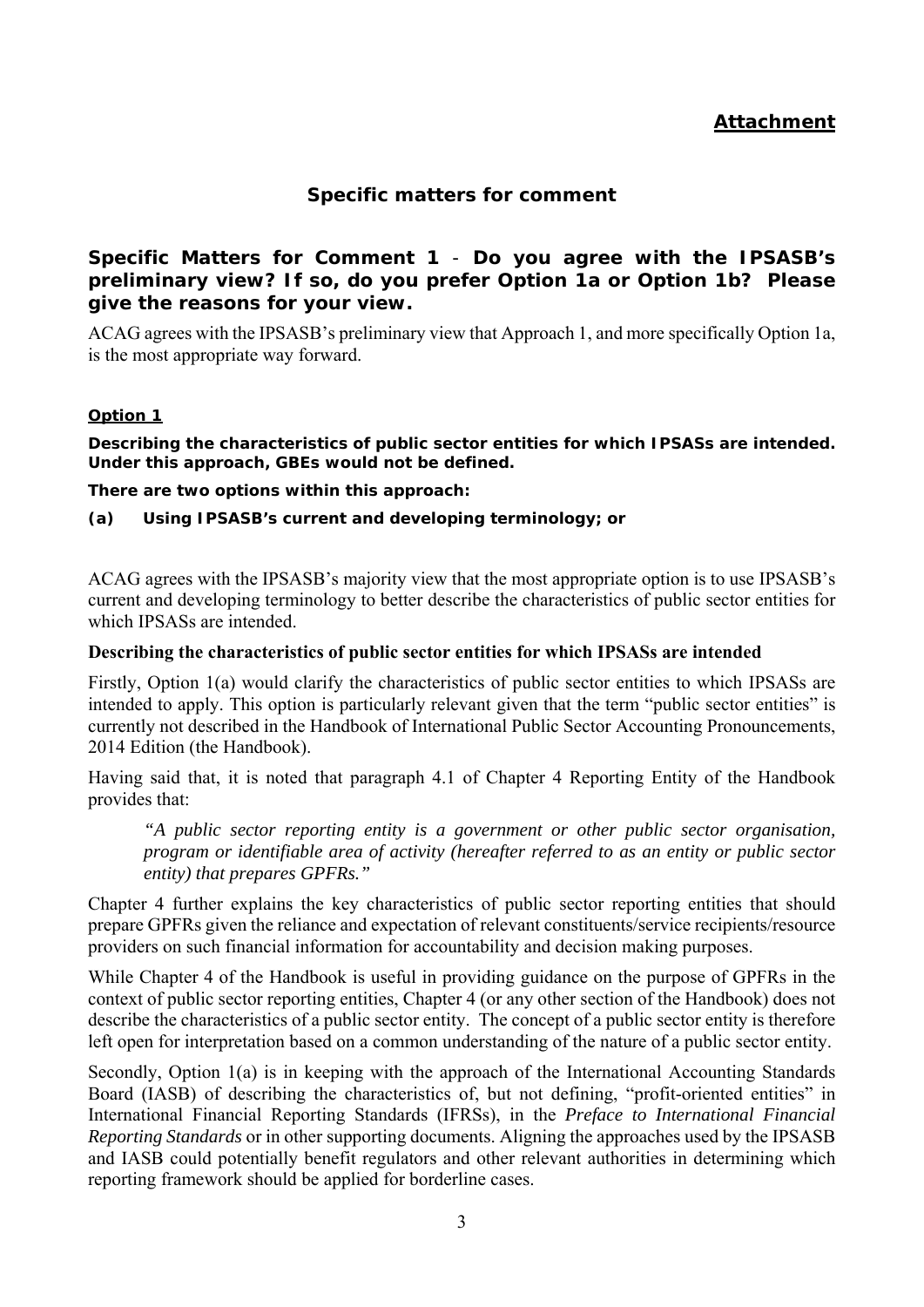Finally, ACAG agrees with the IPSASB's comments in paragraphs 6.5-6.7 of the Consultation Paper in that using Option 1(a) will reflect the concepts and descriptions in the *Conceptual Framework*. It makes sense for the IPSASB to be consistent in its approach in all its publications, including the *Conceptual Framework,* the IPSASs and the Recommended Practice Guidelines.

However, ACAG proposes that paragraph 6.8 is modified - with the view of not overly restricting the scope of public sector entities that can apply IPSASs.

## *Modification to Paragraph 6.8(a)*

To reiterate, the characteristics of public sector entities are outlined in Paragraph 6.8 of the Consultation Paper as:

"IPSASs are designed to apply to entities that:

- (a) Are responsible for the delivery of services to the public with assets held primarily for their service potential and/or to make transfer payments to redistribute income and wealth;
- (b) Finance their activities, directly or indirectly, by means of taxes and/or transfers from other levels of government, social contributions, debt or fees and do not have capital providers that are seeking a return on their investment or a return of the investment."

ACAG proposes that paragraph (b) is removed from the definition, with paragraph (a) amended as follows:

"IPSASs are designed to apply to entities whose principal objective is not the generation of profit and that are responsible for the delivery of services to the public with assets held primarily for their service potential and/or to make transfer payments to redistribute income and wealth."

The current wording in paragraph 6.8, by including part (b), appears to exclude self-financing entities and to be designed to capture only entities within the GGS (as stated to be the IPSASB's intention in paragraph 6.15) in the scope of IPSASs. ACAG does not support this view, but believes that the scope of IPSASs should not only capture entities that are within the GGS but also potentially other entities outside the GGS that have a primary objective of service delivery rather than profit generation.

ACAG believes that the principles for applying IPSASs should focus on the nature of the entity's activities, rather than its sources of funding which the IPSASB has acknowledged has caused issues with interpretation. Therefore, ACAG believes that only part (a) of paragraph 6.8 is necessary. This is supported by paragraph 6.7 that acknowledges that the draft Preface to the IPSASB Conceptual Framework indicates that "the primary objective of most public sector entities is to deliver services to the public, rather than to make profits and generate a rate of return to investors" (i.e. no reference is made to sources of funding).

In addition, ACAG proposes the inclusion of the characteristic that the entity's principal objective is not the generation of profit. This addition has the benefits of:

- incorporating the main clarification from Approach 2; and
- establishing a direct point of comparison with the scope of IFRSs.

## *(b) Using Government Finance Statistics (GFS) reporting guidelines and explanatory guidance*

ACAG does not support Approach 1(b).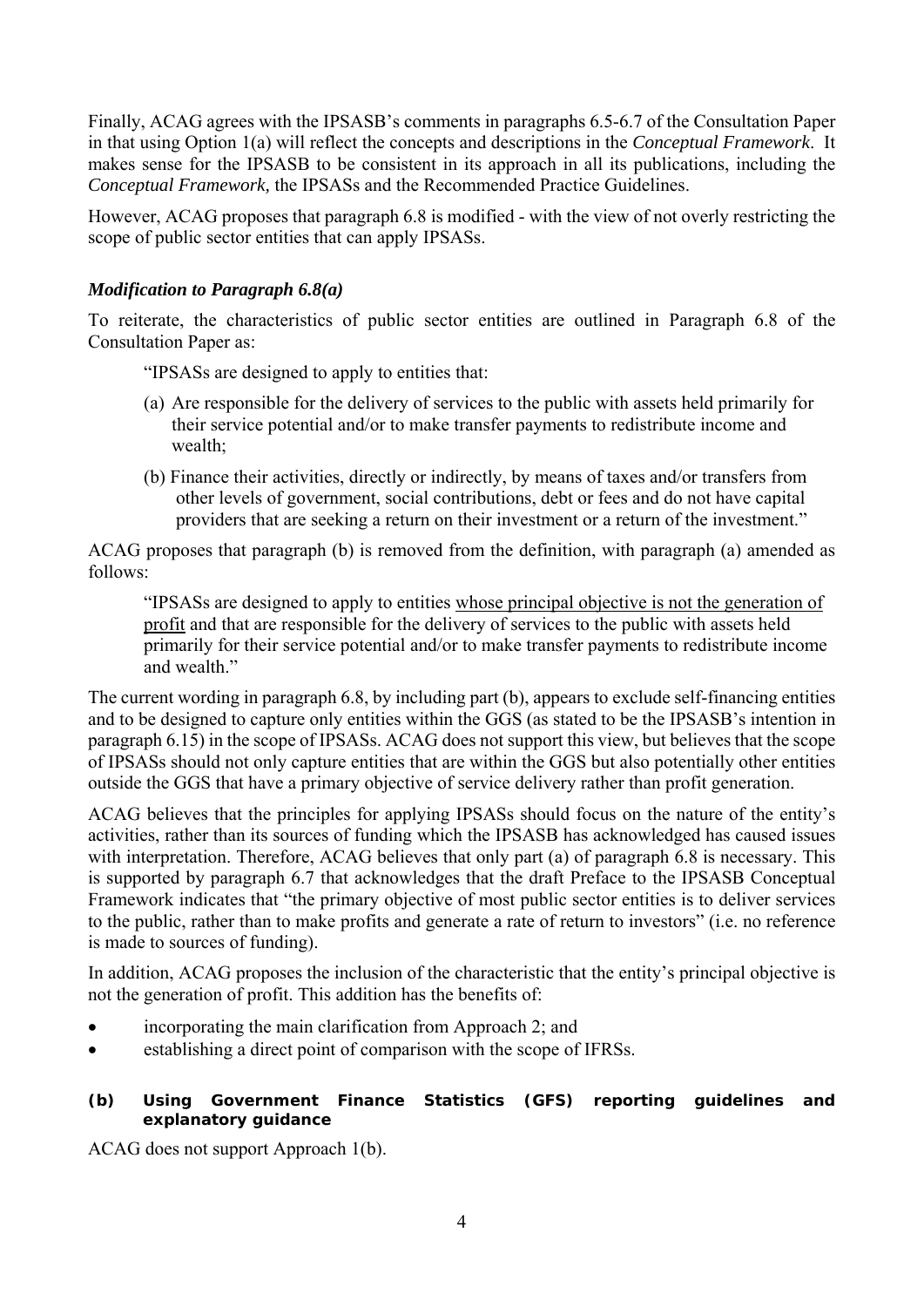ACAG understands that it is the IPSASB's policy to reduce unnecessary differences between IPSASs and GFS reporting guidelines. Overall, ACAG agrees that the IPSAS's framework should be consistent with GFS reporting principles on a holistic basis. However, ACAG does not agree that GFS reporting guidelines and explanatory guidance should be adopted to form part of the IPSASB literature.

ACAG is of the view that GFS reporting is in substance more economics than accounting principles based. This is reflected in the phrases used in the GFS reporting guidelines such as "economically significant prices", "market producers", "non-market producers", etc.

While it is the IPSASB's intention to clarify the meaning and use of these phrases as part of this consultation process, ACAG is of the view that doing so is introducing non-accounting terms into accounting literature which may not necessarily provide clarification but potentially add another layer of complication in interpretation.

## **Public sector entities and Public Sector – definitions and scope**

Further, in accordance to GFS reporting guidelines, the Public Sector consists of the General Government Sector (GGS) and the government-controlled entities, known as public corporations. The latter are comprised of Financial Public Corporations and Non-financial Public Corporations whose primary activity is to engage in commercial activities (refer to extract "Figure 2.2: The Public Sector" flow chart below).



*Source: Para 2.62 Government Finance Statistics Manual 2001* 

The Public Sector concept under GFS reporting contrasts with the concept of public sector entities as envisaged by the IPSASB, even though it is the IPSASB's intention that only the description of GGS be adopted (Note that ACAG does not support this overly restrictive scope of IPSASs as explained above).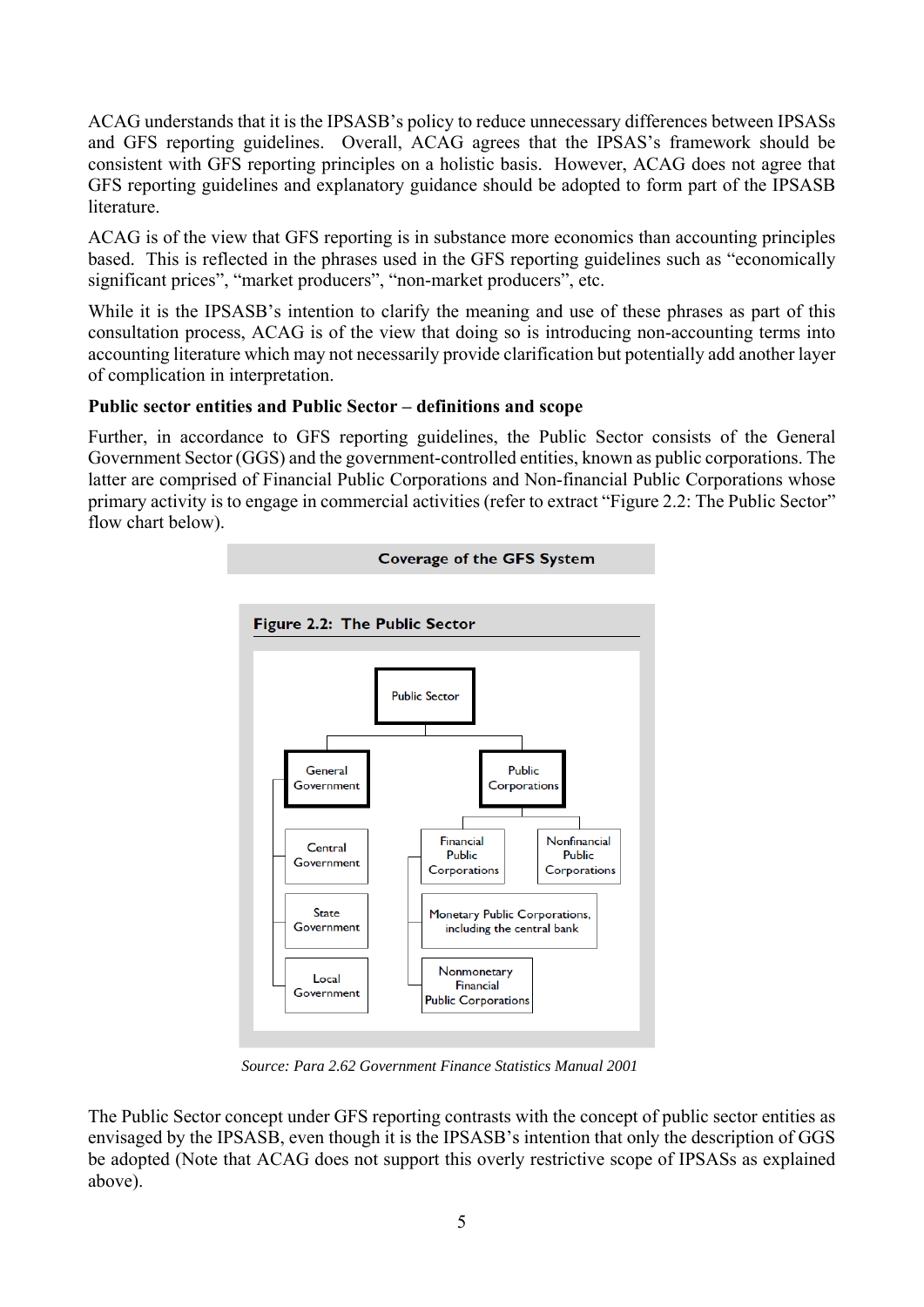The meaning of public sector entities is outlined in paragraph 6.13 of the Consultation Paper as:

"*IPSASs are designed to apply to entities that:* 

- *(a) Are responsible for the delivery of goods services to the community or to individual households on a non-market basis and make transfer payments to redistribute income and wealth;*
- *(b) Finance their activities, directly or indirectly, mainly by means of taxes, contributions and/or transfer from other levels of government."*

The definition above is more in line with the meaning of GGS rather than of a public sector entity under GFS reporting guidelines. In fact, the characteristics of a government are closely aligned with the definition above as stated in Paragraph 2.1 of the GFS Manual 2001:

"…*The principal economic functions of a government are (1) to assume responsibility for the provision of goods and services to the community on a nonmarket basis, either for collective or individual consumption, and (2) to redistribute income and wealth by means of transfer payments. An additional characteristic of government is that these activities must be financed primarily by taxation or other compulsory transfers…."*

Therefore, the public sector entities definition as proposed by the IPSASB is at odds with the composition of the Public Sector under the GFS System. It could be argued that this may create confusion on the concept of public sector entities and public sector between the two different reporting frameworks.

## **Borderline cases**

Specific guidance for borderline cases such as quasi-corporations, restructuring agencies, special purpose entities and joint ventures are explained in the System of National Accounts 2008 instead of in the GFS Manual 2001. While arguably the guidance can be helpful to differentiate a GBE from a public sector entity, the extended guidance is prescriptive and therefore not in line with the IPSASB's principles- based philosophy. Further, such a prescriptive approach tends to provide 'bright lines' on structuring opportunities for entities to tailor to their reporting environment.

It is therefore difficult to see the benefits of adopting the GFS reporting guidelines to further enhance and clarify the IPSASB's reporting framework.

**Specific Matters for Comment 2 -** *If you do not agree with the IPSASB's preliminary view, please indicate whether you support Option 2a or Option 2b in Approach 2 or identify an alternative approach. Please give reasons for your view.*

**Option 2 Modifying the current definition of a GBE in IPSAS 1, in order to resolve problems in its application.** 

**This could be done in two ways:** 

- **(a) Clarifying the current definition of a GBE; and/or**
- **(b) Narrowing the existing definition of a GBE**

ACAG agrees with the IPSASB's preliminary view of Approach 1. Therefore, ACAG has no further comments on Specific Matter for Comment 2.